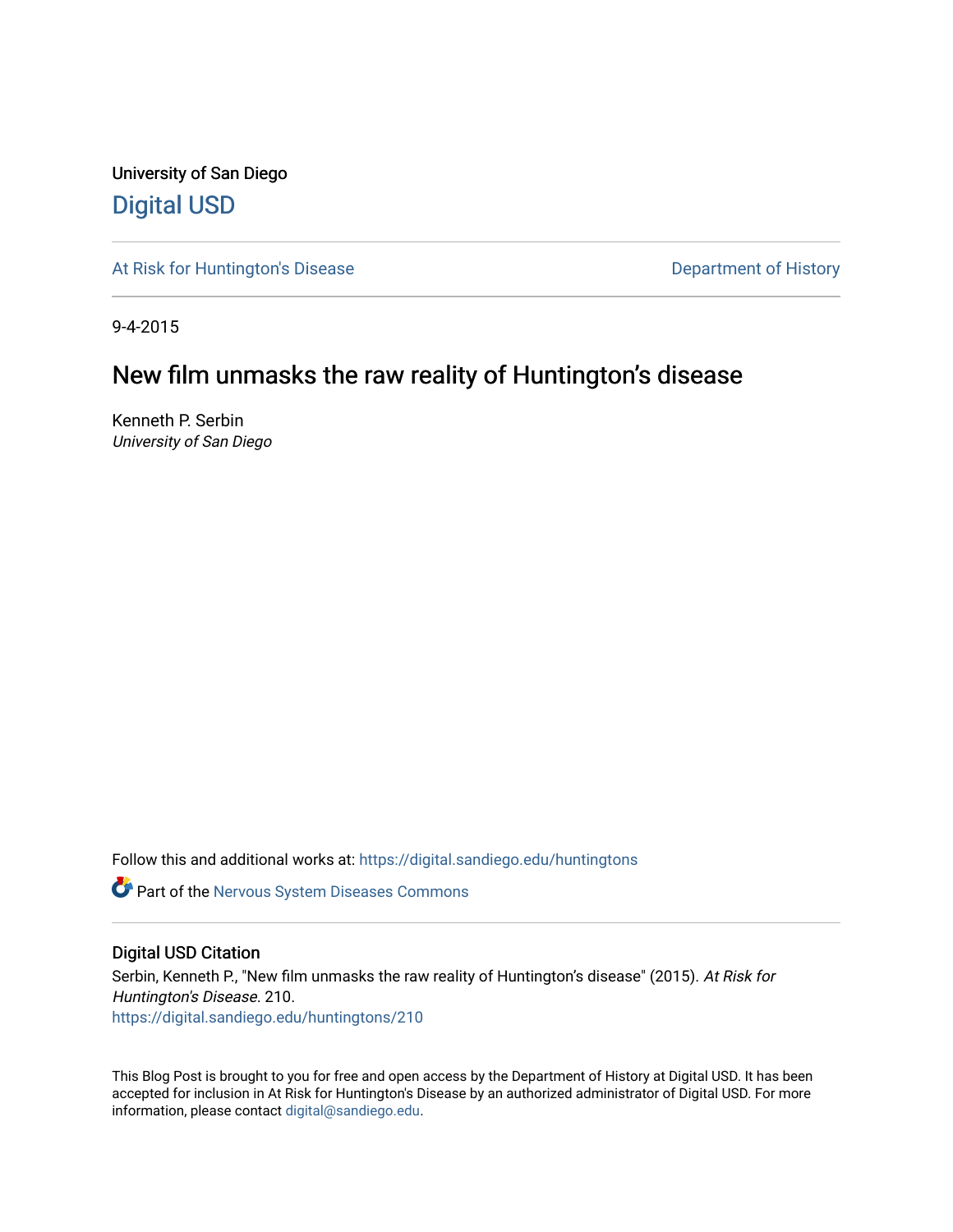# [At Risk for Huntington's Disease](http://curehd.blogspot.com/)

*HD is a genetically caused brain disorder that causes uncontrollable bodily movements and robs people's ability to walk, talk, eat, and think. The final result is a slow, ugly death. Children of parents with HD have a 50-50 chance of inheriting the disease. There is no cure or treatment.*

### Blog Archive

- $\blacktriangleright$  [2021](http://curehd.blogspot.com/2021/) (12)
- $2020(16)$  $2020(16)$
- $2019(19)$  $2019(19)$
- $2018(16)$  $2018(16)$
- $2017(14)$  $2017(14)$
- $2016(13)$  $2016(13)$
- $'$  [2015](http://curehd.blogspot.com/2015/) (24)
- [►](javascript:void(0)) [December](http://curehd.blogspot.com/2015/12/) (3)
- [►](javascript:void(0)) [November](http://curehd.blogspot.com/2015/11/) (2)
- [►](javascript:void(0)) [October](http://curehd.blogspot.com/2015/10/) (2)
- [▼](javascript:void(0)) [September](http://curehd.blogspot.com/2015/09/) (3)

At key FDA meeting, [Huntington's](http://curehd.blogspot.com/2015/09/at-key-fda-meeting-huntingtons-disease.html) disease community... As he lay dying: FDA and [Huntington's](http://curehd.blogspot.com/2015/09/as-he-lay-dying-fda-and-huntingtons.html) disease fami...

New film unmasks the raw reality of [Huntington's](http://curehd.blogspot.com/2015/09/new-film-unmasks-raw-reality-of.html) d...

- $\blacktriangleright$  [August](http://curehd.blogspot.com/2015/08/) (1)
- $\blacktriangleright$  [July](http://curehd.blogspot.com/2015/07/) (1)
- $June (1)$  $June (1)$
- $\blacktriangleright$  [May](http://curehd.blogspot.com/2015/05/) (3)
- $\blacktriangleright$  [April](http://curehd.blogspot.com/2015/04/) (2)
- $\blacktriangleright$  [March](http://curehd.blogspot.com/2015/03/)  $(1)$
- $\blacktriangleright$  [February](http://curehd.blogspot.com/2015/02/) (3)
- $\blacktriangleright$  [January](http://curehd.blogspot.com/2015/01/) (2)
- $2014(24)$  $2014(24)$
- [►](javascript:void(0)) [2013](http://curehd.blogspot.com/2013/) (30)
- $2012(26)$  $2012(26)$
- $2011(33)$  $2011(33)$
- $2010(26)$  $2010(26)$
- $2009(21)$  $2009(21)$
- $2008(7)$  $2008(7)$
- $2007(7)$  $2007(7)$
- $\blacktriangleright$  [2006](http://curehd.blogspot.com/2006/) (4)
- $\blacktriangleright$  [2005](http://curehd.blogspot.com/2005/) (17)

### About Me **GENE [VERITAS](https://www.blogger.com/profile/10911736205741688185)**

View my [complete](https://www.blogger.com/profile/10911736205741688185) profile

### FRIDAY, SEPTEMBER 04, 2015

### New film unmasks the raw reality of Huntington's disease

A new, award-winning documentary film, *The Huntington's Disease Project: Removing the Mask*, reveals the raw reality of HD so thoroughly and authentically that it should become required viewing for health care professionals and trainees in the neurological field.

This 100-minute film, not yet released widely, is also a must-see for the HD community and the general public, although it will likely cause many to recoil from what it calls the "monster" tormenting HD-affected individuals and their families.

As an HD gene carrier and long-time grassroots advocate who saw his mother succumb to the disease, I consider myself a hardened observer.

Even so, *Removing the Mask* shocked me with its exploration of the lives of HD-affected individuals and caregivers, including producer and narrator James Torrington Valvano, diagnosed with HD in 2009 yet still able to function sufficiently to make the film.



With an anthropologist's eye, James probes the many layers of HD reality – and the hearts of its victims.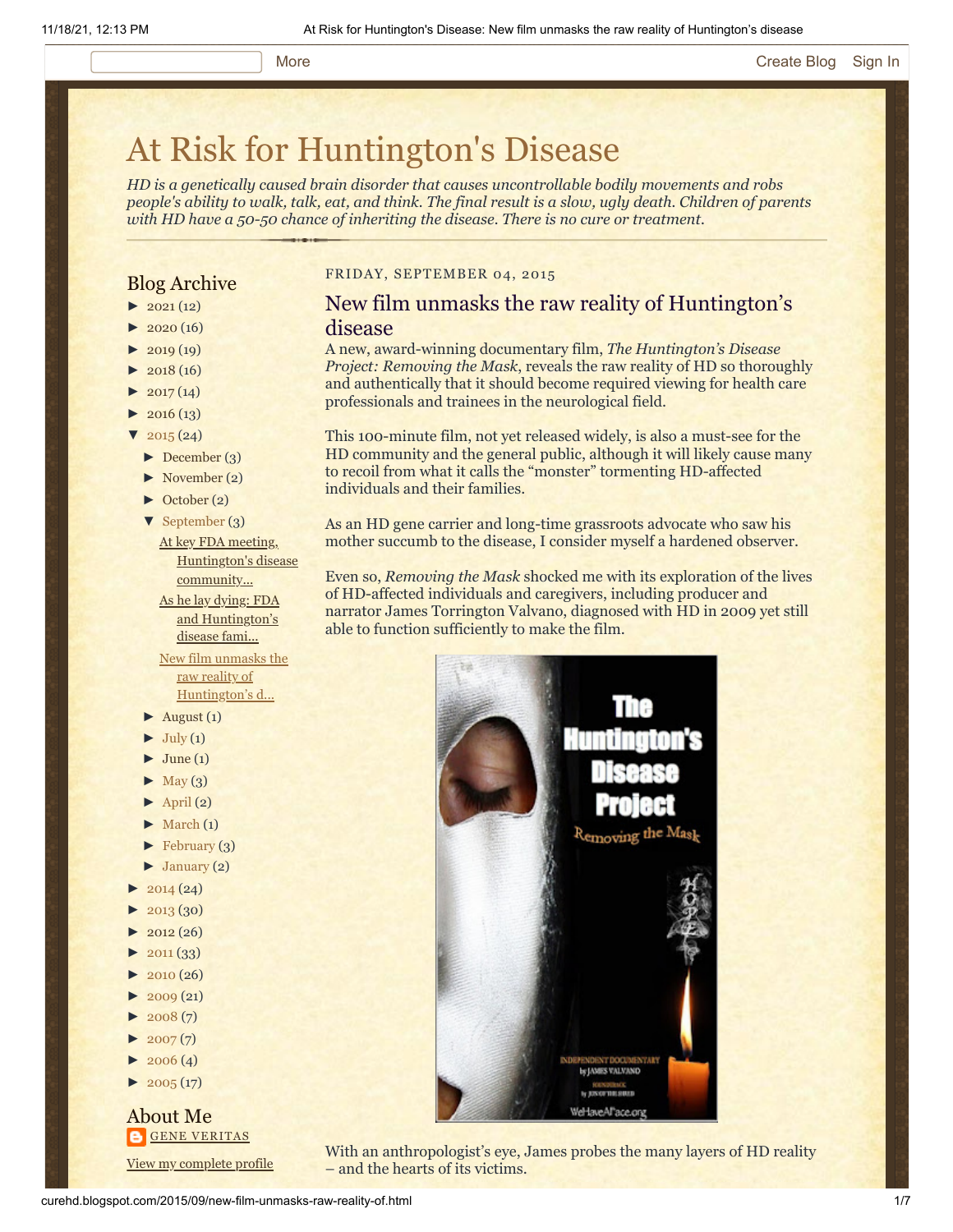### HD Links

[Huntington's](http://www.hdsa.org/) Disease Society of America [International](http://www.huntington-assoc.com/) Huntington **Association** [Huntington's](http://hddrugworks.org/) Disease Drug **Works** [Huntington's](http://www.hdlighthouse.org/) Disease **Lighthouse Hereditary Disease [Foundation](http://www.hdfoundation.org/)** [Huntington's](http://www.hdac.org/) Disease Advocacy Center Thomas [Cellini Huntington's](http://www.ourtchfoundation.org/) **Foundation** HDSA Orange County (CA) **[Affiliate](http://www.hdsaoc.org/)** HD Free with [PGD!](http://www.hdfreewithpgd.com/) [Stanford](http://www.stanford.edu/group/hopes/) HOPES Earth Source [CoQ10,](http://www.escoq10.com/) Inc.

### HD Blogs and Individuals

Chris Furbee: [Huntingtons](http://www.huntingtonsdance.org/) **Dance** Angela F.: Surviving [Huntington's?](http://survivinghuntingtons.blogspot.com/) Heather's [Huntington's](http://heatherdugdale.angelfire.com/) Disease Page

*Removing the Mask* delves into the wide range of issues HD families face, including medical challenges and social disruption.

The HD community will recognize many of them, although they are rarely discussed so openly in a medium such as film: ignorance about the disease, misdiagnosis, denial, family tensions, rage and aggression, genetic testing, financial devastation, caregiving, and loss of the affected individual's independence, to name just a few.

*Removing the Mask* does not shy away from the most difficult themes: inaccurate racial interpretations of HD by physicians, associated sexual disorders, suicide, the exclusion from clinical trials of HD people with suicidal tendencies, and mercy killing. It also pays close attention to juvenile HD, often omitted in the overall conversation about HD.

In striving for a comprehensive view of HD, *Removing the Mask* adamantly advocates for a broad understanding of the disease by medical and psychiatric professionals, relevant government agencies, and the public. This includes recognition of HD as not just a movement disorder, but also one involving cognitive, emotional, and behavioral difficulties.

Although *Removing the Mask* mirrors the detailed information about HD known to specialists, many non-specialist health professionals don't understand the disease.

*Removing the Mask* is not a textbook-like film but a genuine illustration of the disease. Rather than a medical or scientific authority explaining HD for us, in the film we feel the pain as the affected and their loved ones tell us what it's really like to have the disease.

James brings it all to life with testimonies that are brutally honest.

You can watch the *Removing the Mask* trailer in the video below.

**Sorry** This Vimeo On Demand title is no lon available.

**[Browse Other Titles](https://vimeo.com/ondemand)**

### **Shaving seven hours a day**

At James's invitation, I recently watched the film by myself in a private online session on my home computer.

One of many poignant segments concerns John and Sue Wright of Kent, England. John, who liked to work with computers before he fell ill, was diagnosed with HD in 1992, and soon thereafter Sue became his caregiver. In the film, she describes his mental decline.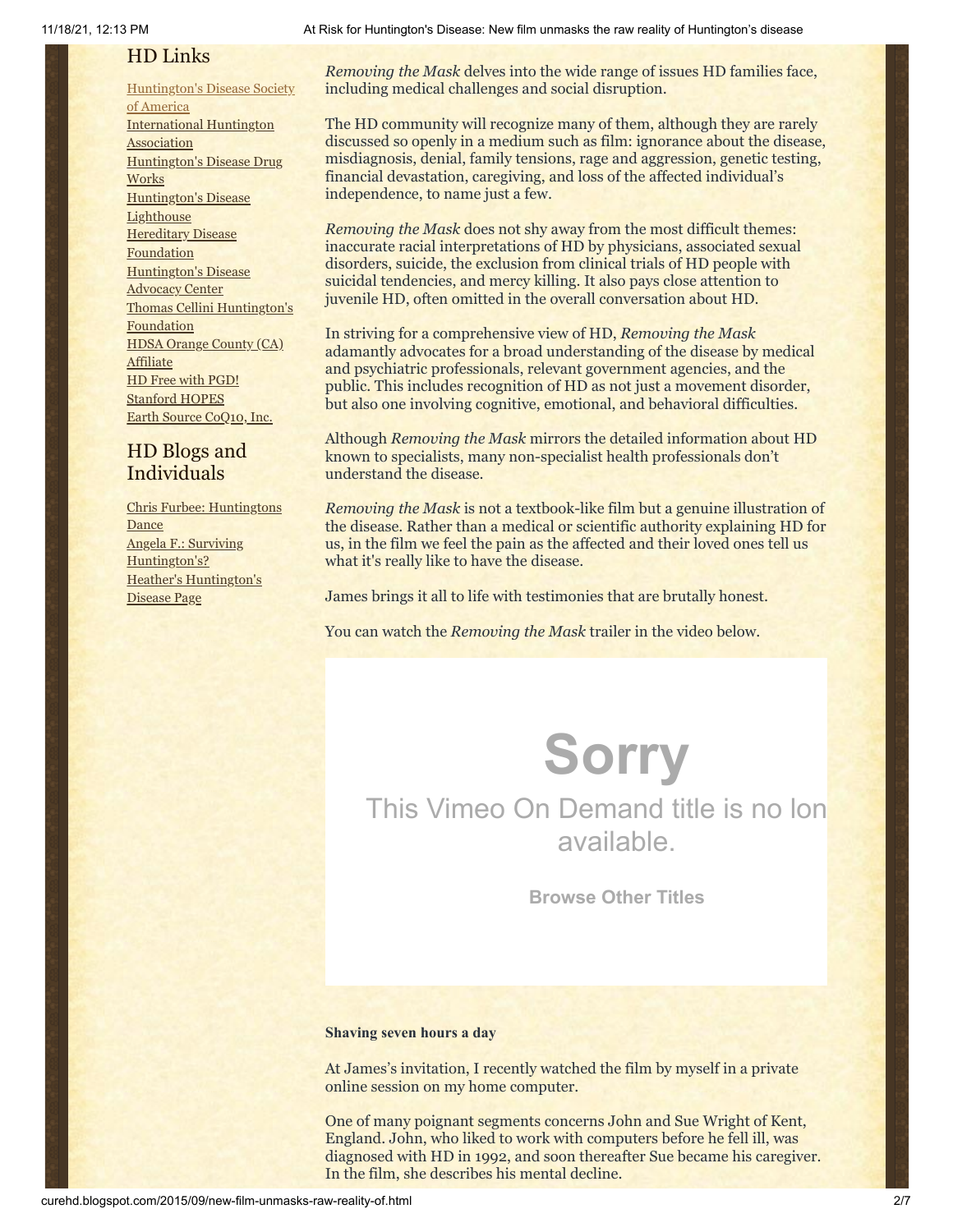"He was waking every morning threatening to kill me and throw me out the window," Sue recalls. "He was sharpening knives in the kitchen constantly, and he was assaulting me. I always reported the assaults, for my own safety, to the police, but never wanted him prosecuted. I knew it was the disease making him behave this way, and not his intention."

To avoid harm, Sue moved out, although she returned home up to seven times each day to care for John.

John developed a condition experienced by a number of HD-affected individuals: obsessive-compulsive disorder (OCD).

"He was obsessed with any paper towels, tissues, etc.," Sue remembers. "He would pile them up and keep them. If I attempted to throw them away, he would retrieve them from the rubbish bin and put them back in their piles.

"He was also obsessed that any facial hair would suffocate him. So he started shaving for up to seven hours a day, making his face red raw."

#### **Starving himself to death**

Sue had to have John legally committed to a mental health facility.

"This was a horrific experience, as the police were brought into the house in riot gear, and he was dragged out of the house still trying to eat his lunch," she explains. "My twin Sheila was wonderful. She stepped into the house when [it] happened so that John would blame her rather than me for what happened. This gave her nightmares for quite a considerable period but thankfully did preserve John's and my relationship."

Over the next several years, John lost his ability to walk and speak. Eating also became extremely difficult. When asked if he wanted a feeding tube, Sue says in the film, John violently shook his head no.

"John indicated that he'd had enough when he started refusing to eat and drink," she says. "His quality of life was non-existent, and I knew he wanted it to be over."

Mercy killing is illegal in the United Kingdom. "My only option was to help him as he starved himself to death," Sue says plaintively.

John died in 2006. He was 56.

#### **'We have a face'**

At the film's outset, James declares that the HD monster "caused so many people across the world to hide behind masks, masks of silence.[…] It was time to destroy the monster. Our goal was very simple: to remove the mask of Huntington's disease."

He adds: "It was time to show the world that we have a face."

A former mental health care professional and small business owner forced to quit after his diagnosis, James began work on the film in 2011, with a powerful short showing people taking off masks and saying "I am no longer a faceless face" ([click here](http://curehd.blogspot.com/2011/04/faceless-faces-of-huntingtons-disease.html) to read more).

Before the short, he had never made a film, although he had studied communications, film, and psychology at St. John's University in Jamaica, NY, for a while in the early 1990s.

James decided a film was the best way to get out the word about the disease.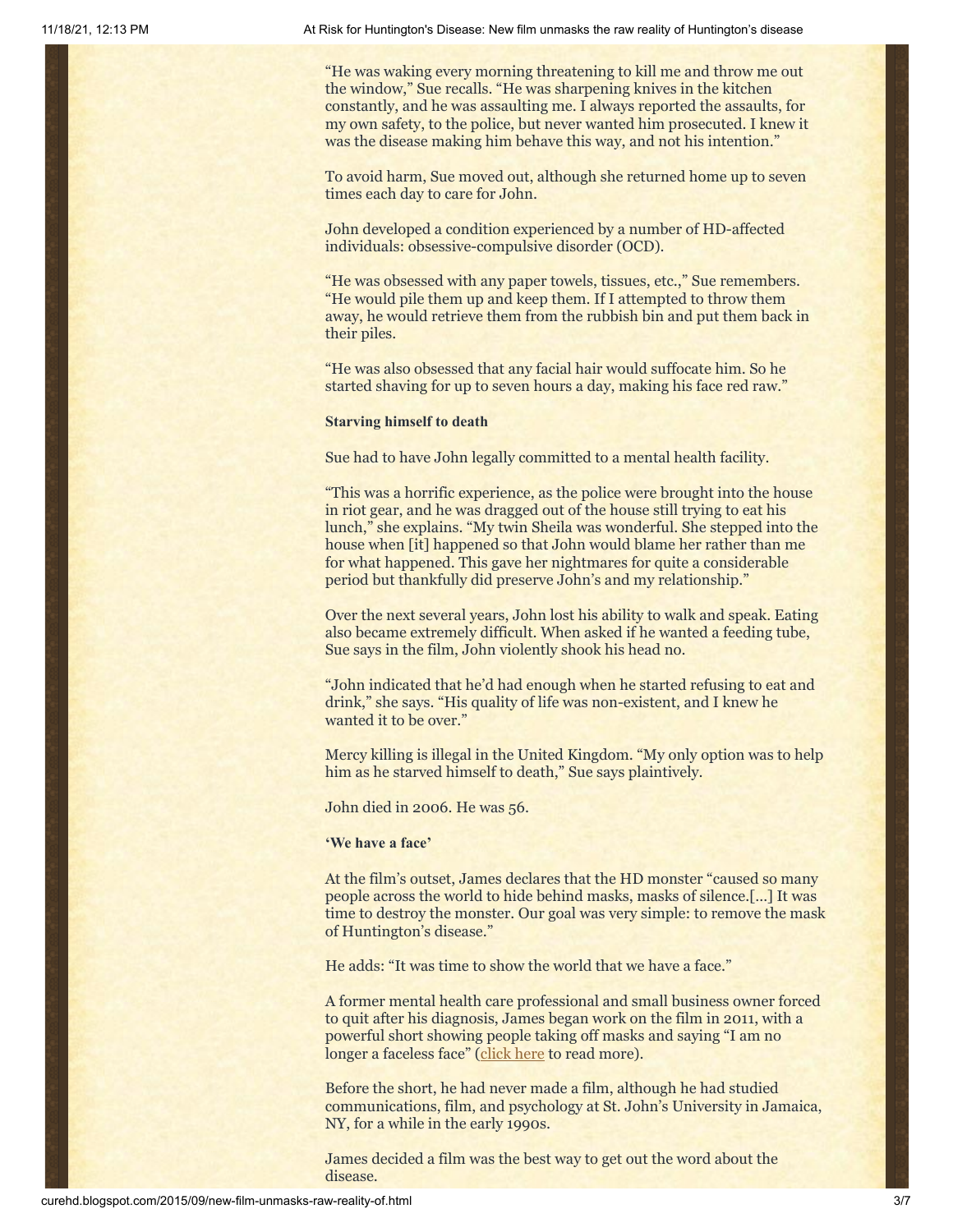"It frustrated me and so many people that no one was telling or showing the real truth behind he disease," he said. "Advocacy is more than walking, fundraising, wine-tasting, and dinners. All of those ways to advocate are important, but they alone were not working. How can we expect the world to know about HD if we are not willing to get outside the box?"

In addition to his work as an advocate, James cares at home for his older brother John, now in the advanced stages of HD, with the assistance of his spouse, Ian V. Torrington. James's father died of HD and cancer. Five other siblings and numerous other relatives are at risk for HD. Ian also cares for James.



*Ian V. Torrington (left) and James Torrington Valvano (personal photo)*

To support the project but also to network globally to raise the profile of HD, James and other advocates from HD families formed [WeHaveAFace.org.](http://wehaveaface.org/)

Recently granted nonprofit status, the organization provides online and mobile support to the HD community. Activities include fundraising for HD research and family assistance, online support groups, the production of a quick reference guide about HD for police and rescue workers, and a mobile application with ample information about HD.

A number of WeHaveAFace.org's U.S-based regional advocates tell of their struggles with HD in *Removing the Mask.*

According to James, he spent less than \$7,000 on the film, with funds coming from a t-shirt campaign, other small donations, and "heavy hitting on my credit cards."

**'We need the world to watch'**

According to my conversations with James via Facebook, he and his film team held "dozens upon dozens" of Skype calls and exchanged thousands of e-mails in the background research for the *Removing the Mask.*

Not everybody agreed with James' direct approach. According to him, one advocate broke off from the project "because I was tackling suicide."

James himself admitted experiencing powerful emotions during the project.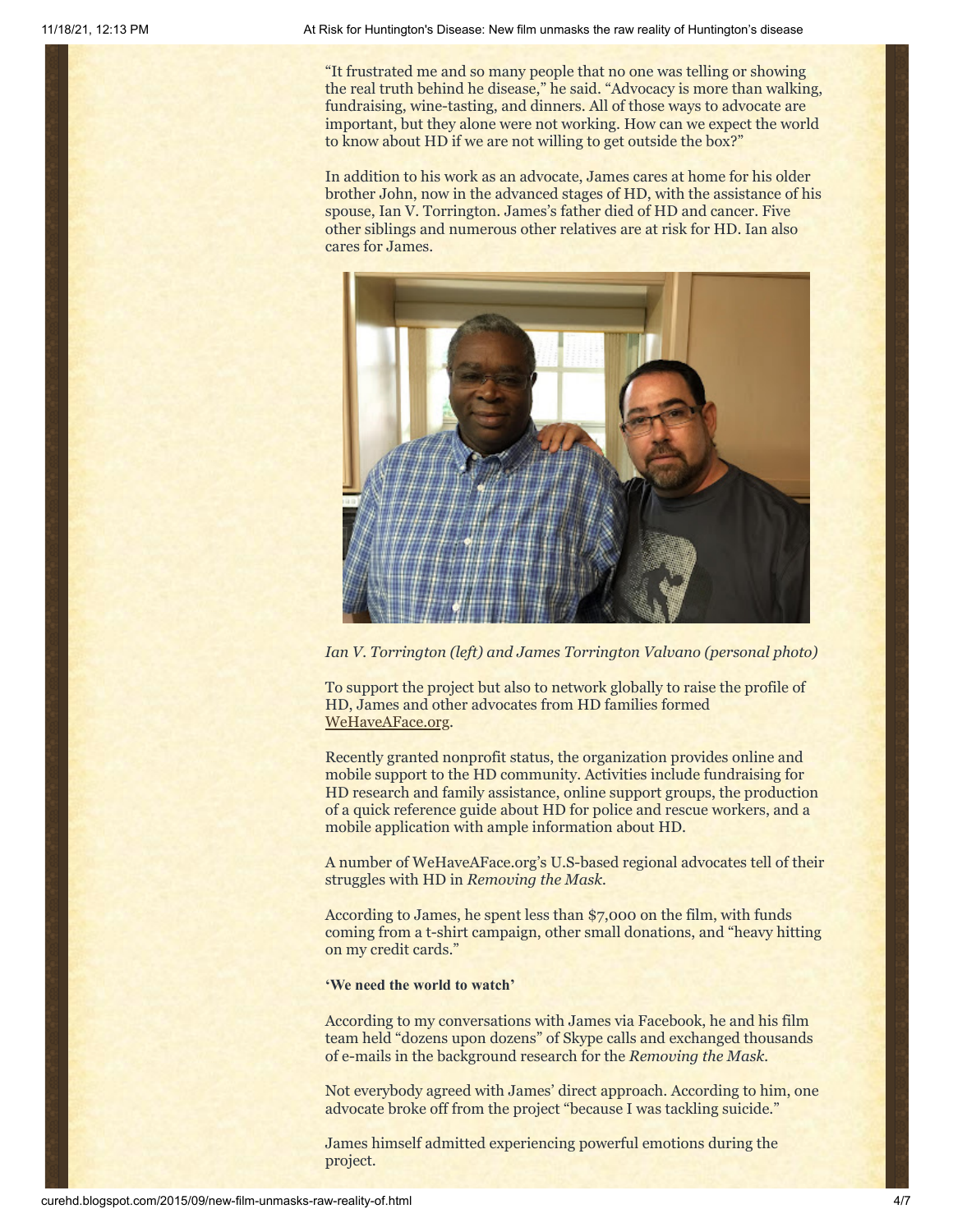11/18/21, 12:13 PM At Risk for Huntington's Disease: New film unmasks the raw reality of Huntington's disease

"Filming the topic of suicide was one of the most difficult and painful experiences in my life," he wrote in a digital journal kept during the production. "As a filmmaker you want to get the rawness of the topic, but as a person with Huntington's disease, my heart and soul ached through every second."

In the film Cindy Dupree, an HD-stricken woman from Alva, Oklahoma, and her husband Ron speak hauntingly about suicide.

"I am not ashamed or afraid to talk openly about suicide, because it affects so many people within the Huntington's community," says Cindy.

"I know that she battles thoughts of suicide each day, and I fear that I will receive that call that 'your wife has just taken her life,'" says Ron. "I can only imagine how other caregivers feel. I know they are fighting the same battles we are. I am angry a lot of the time and do my best to realize and understand that it is the disease and not my wife."

Cindy says that knowing Ron and their three daughters rely on her keeps her "grounded."

"The documentary was never created for the Huntington's community," James added. "We had to get outside the box and set our aim on the general public. Although I believe and hope that the film will resonate within our own community, we need the world to watch exactly what we go through."

### **How to see the film**

WeHaveAFace.org celebrated the official launching of *Removing the Mask* on June 20 in James's hometown of St. Cloud, FL. He has entered it in about a dozen film festivals in the U.S. and abroad.

It won in the category of best feature documentary in the July 2015 monthly competition of the [Miami Independent Film Festival](http://miamindiefest.com/winners-mindie-july-2015/).

James hopes to make the film available to the general public in early 2016 via DVD, Blu-ray, and Vimeo.com. He is also hoping to include it on Netflix and iTunes.

For now, organizations and support groups interested in showing the film as part of an HD awareness-building or fundraising event can do so by [registering at this link.](http://www.wehaveaface.org/#!register/c1m9a)

#### **The dilemma of illness**

*The Huntington's Disease Project: Removing the Mask* joins a group of high-quality documentaries about HD launched in recent years, including *[The Lion's Mouth Opens](http://www.huffingtonpost.com/kenneth-p-serbin/huntingtons-disease_b_7472784.html)*, a courageous HBO film about filmmaker-actress Marianna Palka's decision to test for the genetic defect.

With its unapologetic presentation of HD, *Removing the Mask* will stir controversy not just about Huntington's, but also the way in which people and institutions deal with the terrible challenges of neurological disorders in general.

After watching the film, I kept remembering the dilemma I faced six years ago when I was directing the construction of an independent website for the [Huntington's Disease Society of America's](http://www.hdsa.org/) (HDSA) San Diego chapter, whose board I served on.

Should the homepage use positive, "feel good" images to advance our cause? Or should it show the harsh realities of HD? One of my fellow board members, a public relations specialist not from an HD family, cringed when I showed him some of the photos of gaunt HD-affected individuals I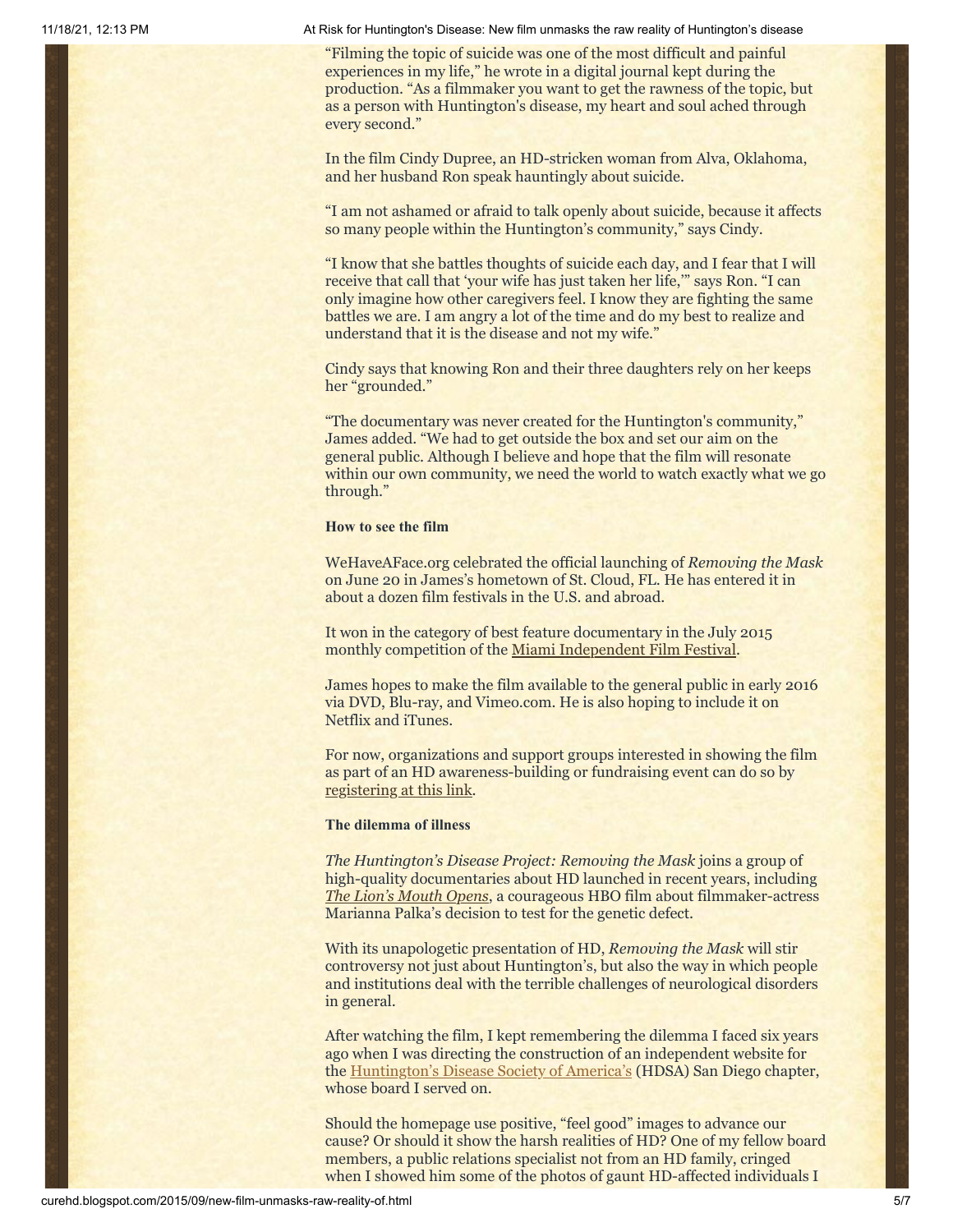11/18/21, 12:13 PM At Risk for Huntington's Disease: New film unmasks the raw reality of Huntington's disease

was proposing for the site. I indeed used some of those photos on the site (which is no longer operative).

I don't know if I did the right thing.

I believe that *Removing the Mask* faces the same dilemma. It's raw, but will it ultimately be effective?

I believe that it *can* be in the health care community. *Removing the Mask* [would make a fine multimedia companion to HDSA's](http://hdsa.org/wp-content/uploads/2015/03/PhysiciansGuide_3rd-Edition.pdf) *A Physician's Guide to the Management of Huntington's Disease*.

Professionals and students in the medical professions *must* see this film. So must public officials like the administrators at the Social Security Administration and doctors who evaluate HD-affected individuals for disability. And so must general medical practitioners, neurologists, psychiatrists, and others who potentially come into contact with HD patients.

I'm hoping that the Miami festival award indicates that the general public is also ready to help destroy the monster of HD.

*(Note: I have a very small part in the film, where [I take off my own mask,](https://vimeo.com/21860153) but otherwise had nothing to do with the content.)*

Posted by Gene [Veritas](https://www.blogger.com/profile/03599828959793084715) at [9:40](http://curehd.blogspot.com/2015/09/new-film-unmasks-raw-reality-of.html) PM  $\triangleright$  $M$ 

Labels: [advocacy](http://curehd.blogspot.com/search/label/advocacy) , [behavioral](http://curehd.blogspot.com/search/label/behavioral) , [clinical](http://curehd.blogspot.com/search/label/clinical%20trials) trials , [cognitive](http://curehd.blogspot.com/search/label/cognitive) , [denial](http://curehd.blogspot.com/search/label/denial) , [emotional](http://curehd.blogspot.com/search/label/emotional) [euthanasia](http://curehd.blogspot.com/search/label/euthanasia) , [Huntington's](http://curehd.blogspot.com/search/label/Huntington%27s%20disease) disease , [ignorance](http://curehd.blogspot.com/search/label/ignorance) , James [Valvano](http://curehd.blogspot.com/search/label/James%20Valvano) , [misdiagnosis](http://curehd.blogspot.com/search/label/misdiagnosis) , [suicide](http://curehd.blogspot.com/search/label/suicide), [symptoms](http://curehd.blogspot.com/search/label/symptoms), The [Huntington's](http://curehd.blogspot.com/search/label/The%20Huntington%27s%20Disease%20Project%3A%20Removing%20the%20Mask) Disease Project: Removing the Mask

### 2 comments:



**[WeHaveAFace.org](https://www.blogger.com/profile/01004356818345061937) said...** Dear Gene,

> Thank you so very much for your honest and open review of our documentary! The entire endeavor was very difficult to produce, but worth every second. I am blessed to be part of this international community!

Sincerely,

James Valvano

5:55 AM, [September](http://curehd.blogspot.com/2015/09/new-film-unmasks-raw-reality-of.html?showComment=1441457725926#c47428135534112463) 05, 2015

**Anonymous said...** Hi

> I have just been told that mum and aunt have H.D. and I am currently being checked. we are in the UK. It has knocked us and I would love to know where we can watch the film and where were talk to people.

#### Simon

8:25 AM, [September](http://curehd.blogspot.com/2015/09/new-film-unmasks-raw-reality-of.html?showComment=1442330749839#c4177481424703255231) 15, 2015

Post a [Comment](https://www.blogger.com/comment.g?blogID=10081281&postID=4896666110695402987&isPopup=true)